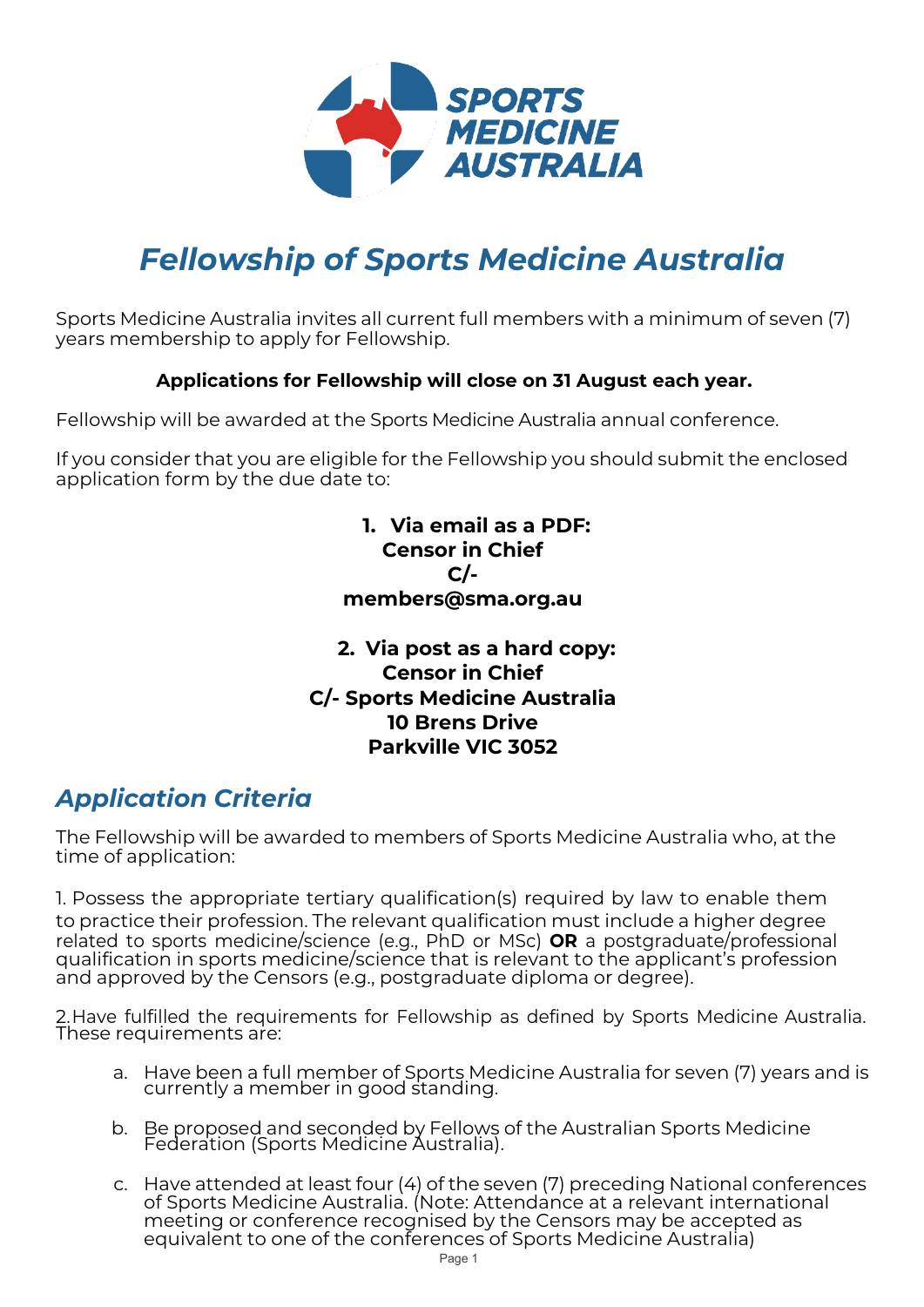- d. Within three (3) years of application have published at least one (1) article relating to sports medicine in a refereed journal **OR** have presented at least one (1) paper, poster or workshop at a national or international conference related to sports medicine and approved by the Censors.
- e. Have made a significant contribution to the promotion of Sports Medicine Australia and to the development and practice of sports medicine/science for a minimum period of five (5) years. The following will be considered in determining this requirement:

### **i. Clinical/Scientific Experience**

• Clinical/scientific experience in a private or public practice where a significant proportion of the work is sports medicine/science related.

### **ii. Governance/Administration**

• Involvement in governance and/or administration of Sports Medicine Australia at either State or National level.

#### **iii. Education**

- Substantial involvement in organising conferences, workshops and/or presenting lectures on behalf of Sports Medicine Australia.
- Development of educational material on behalf of SMA.

#### **iv. Other**

- Editor or significant contributor to SMA publications.
- Service on SMA State/National conference committees.
- Development of policy, guidelines and/or other relevant material on behalf of SMA.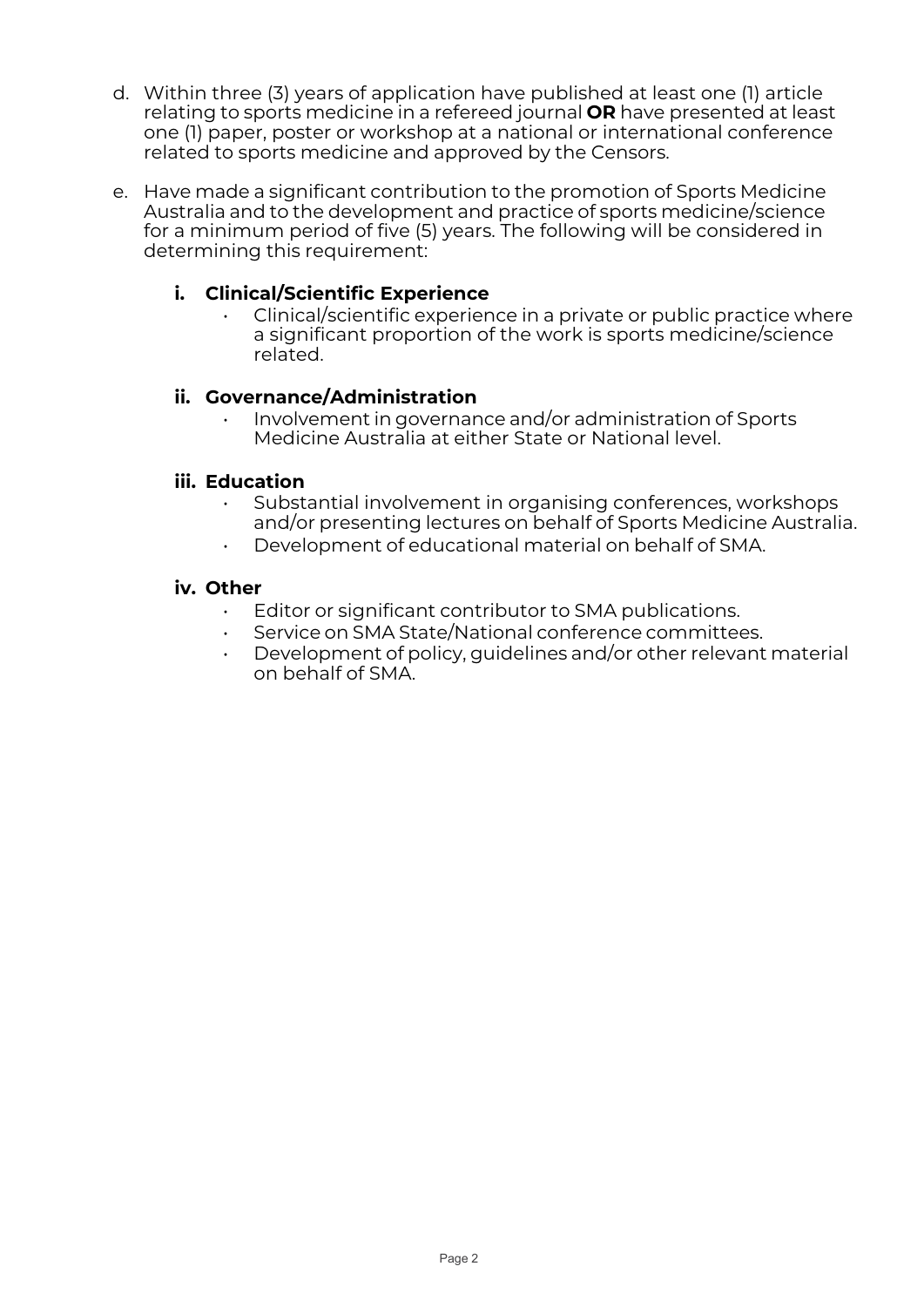### *Fellowship Application Form*

- Please answer all questions in full. Only provide information requested in each section and DO NOT pad your application out with other information. Do NOT just write 'see CV'.
- $\cdot$  Please attach a copy of your curriculum vitae (short versions are acceptable).
- Do not apply unless you have been a full member of Sports Medicine Australia for seven (7) years.

| Name:                                               |  |
|-----------------------------------------------------|--|
| Address:                                            |  |
|                                                     |  |
|                                                     |  |
|                                                     |  |
|                                                     |  |
| Professional Membership Category (Please tick one): |  |
| Medicine                                            |  |
| Podiatry                                            |  |
| Sports and Exercise                                 |  |
| Nutrition                                           |  |
| Physiotherapy                                       |  |
| Psychology                                          |  |
| Physical Activity/Public Health                     |  |
| Other (please specify): _______                     |  |
|                                                     |  |
|                                                     |  |

### **YOU MUST USE THIS FORM TO ANSWER THIS APPLICATION CRITERIA**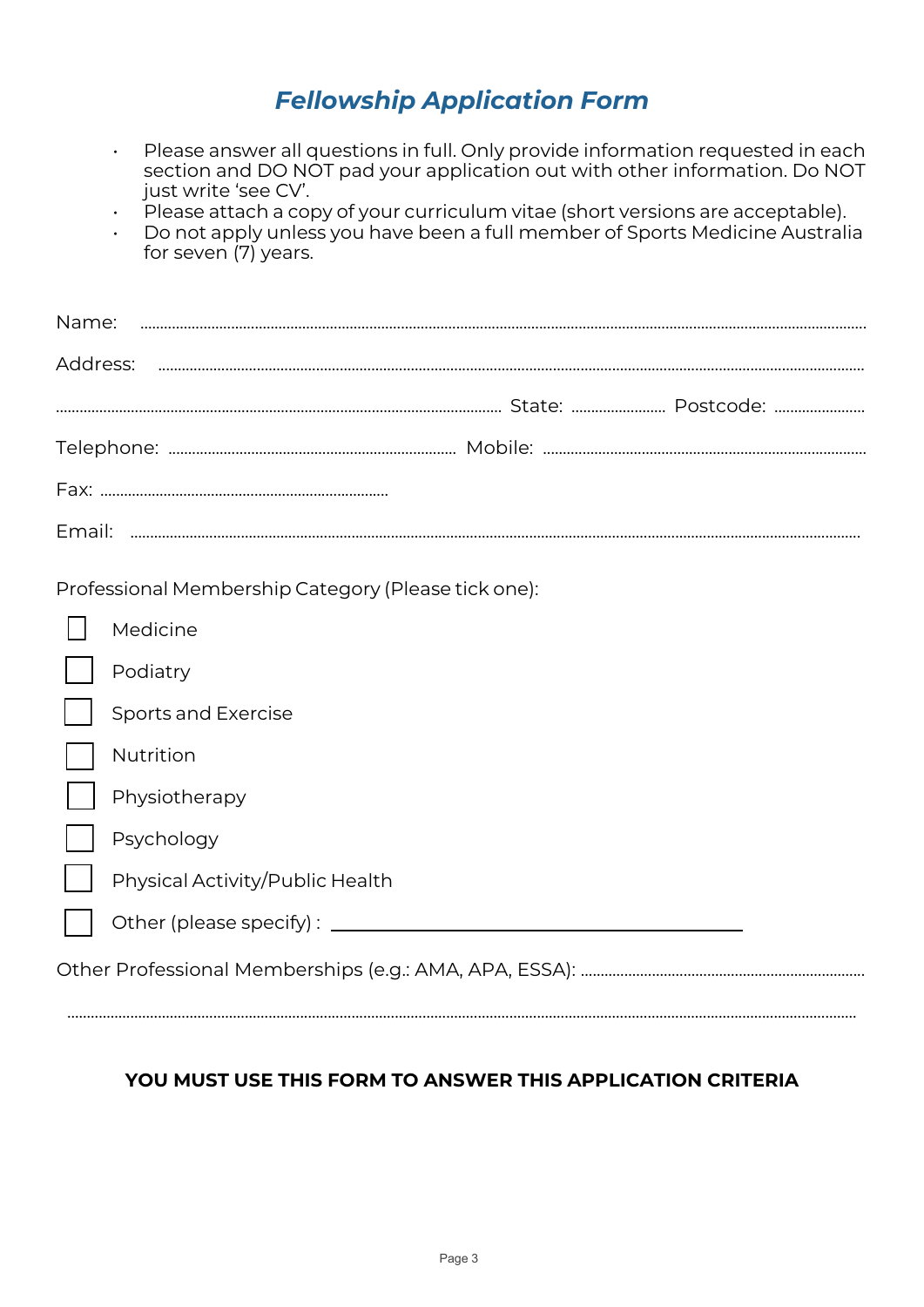# *Application Criteria*

1. Tertiary qualification(s) required by law to practice your profession including a higher degree related to sports medicine/science (e.g., PhD or MSc) **OR** a postgraduate/professional qualification in sports medicine/science that is relevant to the applicant's profession and approved by the Censors (e.g., postgraduate diploma or degree). Do not add qualifications unrelated to your profession.

| <b>Year Awarded</b> | Qualification | <b>Institution</b> |
|---------------------|---------------|--------------------|
|                     |               |                    |
|                     |               |                    |
|                     |               |                    |
|                     |               |                    |
|                     |               |                    |

- 2. Requirements for Fellowship as defined by Sports Medicine Australia.
	- a. Full member of Sports Medicine Australia for seven (7) years and currently a member in good standing.

| <b>Required Information</b>                  | <b>Response</b> |
|----------------------------------------------|-----------------|
| Year joined as a full member of SMA          |                 |
| Year(s) membership lapsed (if any)           |                 |
| Total years of full SMA membership           |                 |
| Currently a member in good standing (YES/NO) |                 |

b. Proposed and seconded by Fellows of the Australian Sports Medicine Federation (Sports Medicine Australia).

|          | <b>Name and contact details</b> |
|----------|---------------------------------|
| Proposer |                                 |
| Seconder |                                 |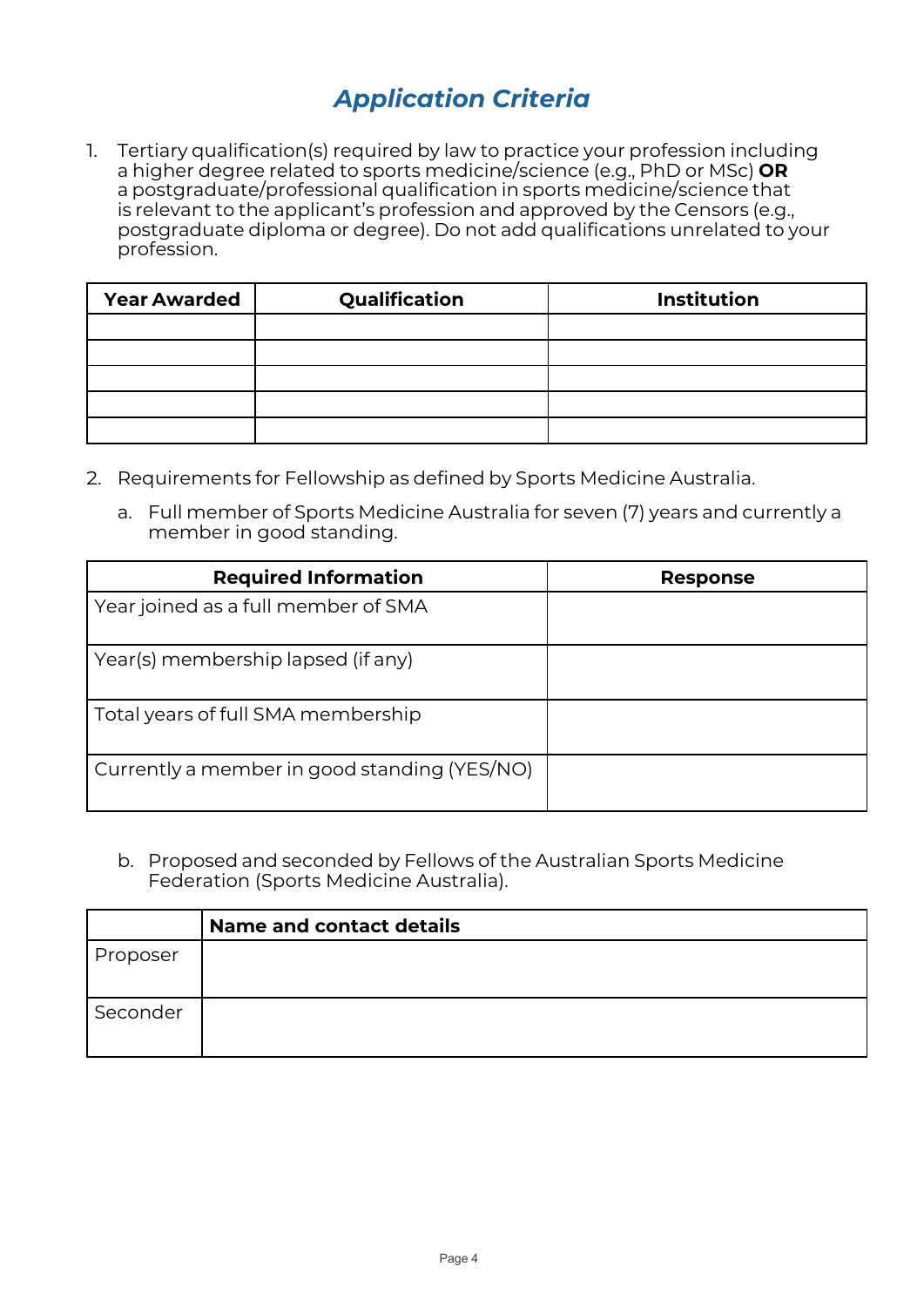c. Attendance at SMA National and relevant international conferences in the last SEVEN (7) years. Only add relevant international conferences if you have not attended 4 SMA conferences.

| No.      | Year | <b>Conference Title</b> | <b>Location</b> |
|----------|------|-------------------------|-----------------|
|          |      |                         |                 |
|          |      |                         |                 |
|          |      |                         |                 |
| $\prime$ |      |                         |                 |
| 5        |      |                         |                 |
| 6        |      |                         |                 |
| ⇁        |      |                         |                 |

d. At least one (1) refereed journal publication **OR** at least one (1) paper, poster or workshop at a national or international conference related to sports medicine.

**Refereed Journal Publications:** (give *full* reference details of your two (2) highest ranked, most relevant publications in the past 3 years). Do not provide more than 2 publications.

#### **Publication 1:**

| Author(s)     |        |         |
|---------------|--------|---------|
| I Paper Title |        |         |
| Journal Name  |        |         |
| Year          | Volume | Page(s) |

### **Publication 2:**

| Author(s)     |        |         |  |
|---------------|--------|---------|--|
| I Paper Title |        |         |  |
| Journal Name  |        |         |  |
| Year          | Volume | Page(s) |  |

**OR**

**Conference Presentations:** (give *full* reference details of your two (2) most recent and relevant presentations in the past 3 years).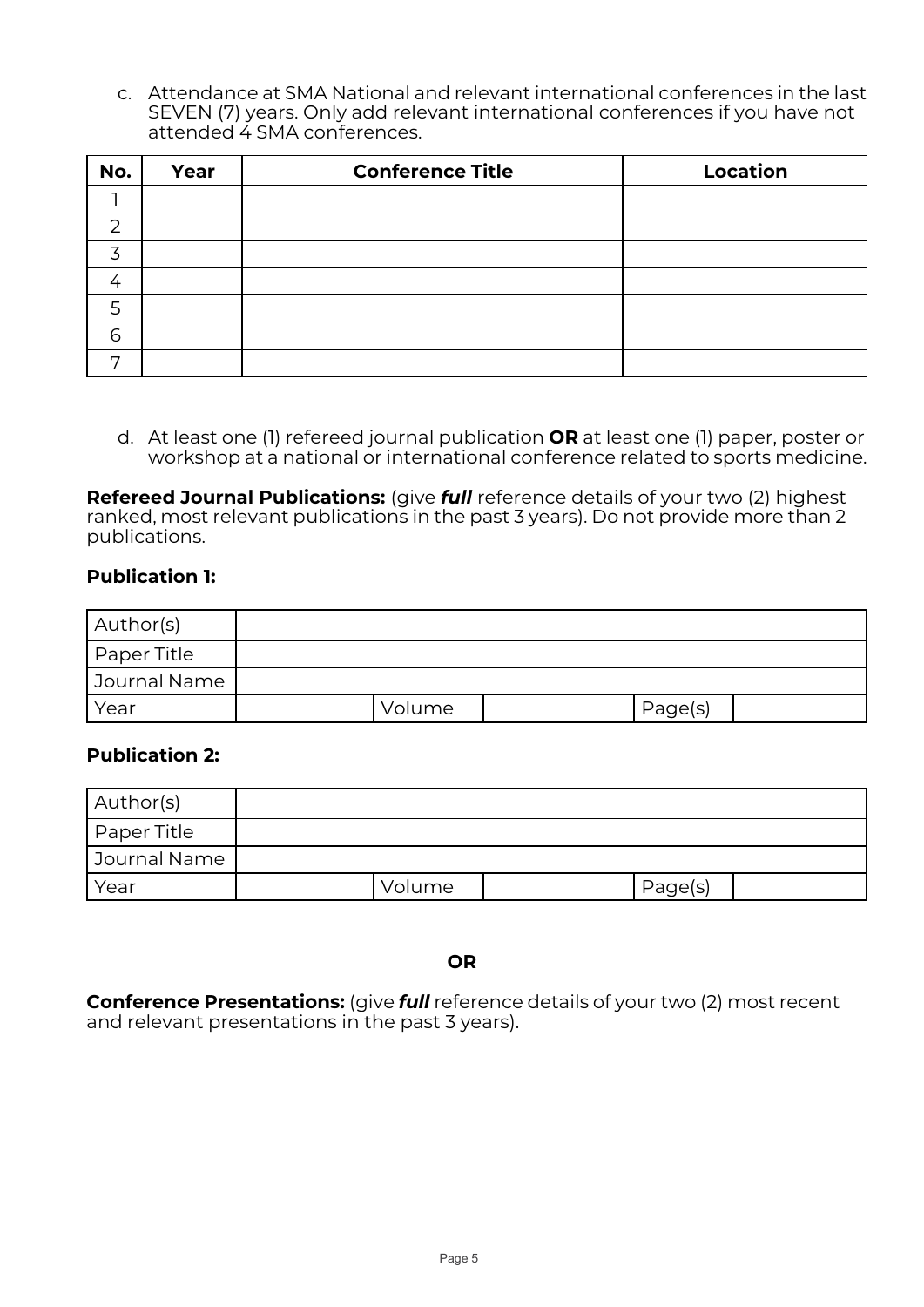### **Conference Presentation/Workshop 1:**

| Author(s)             |                       |  |
|-----------------------|-----------------------|--|
| Presentation<br>Title |                       |  |
| Conference<br>Name    |                       |  |
| Year                  | Level (e.g. National) |  |

### **Conference Presentation/Workshop 2:**

| Author(s)             |                       |  |
|-----------------------|-----------------------|--|
| Presentation<br>Title |                       |  |
| Conference<br>Name    |                       |  |
| Year                  | Level (e.g. National) |  |

- e. Contribution to the promotion of Sports Medicine Australia and to the development and practice of sports medicine/science (over the past 5 years).
	- i. Clinical/Scientific Experience: Describe your clinical/scientific experience (over the past 5 years) in a private or public practice where a significant proportion of the work is sports medicine/science related. Provide specific details, including dates.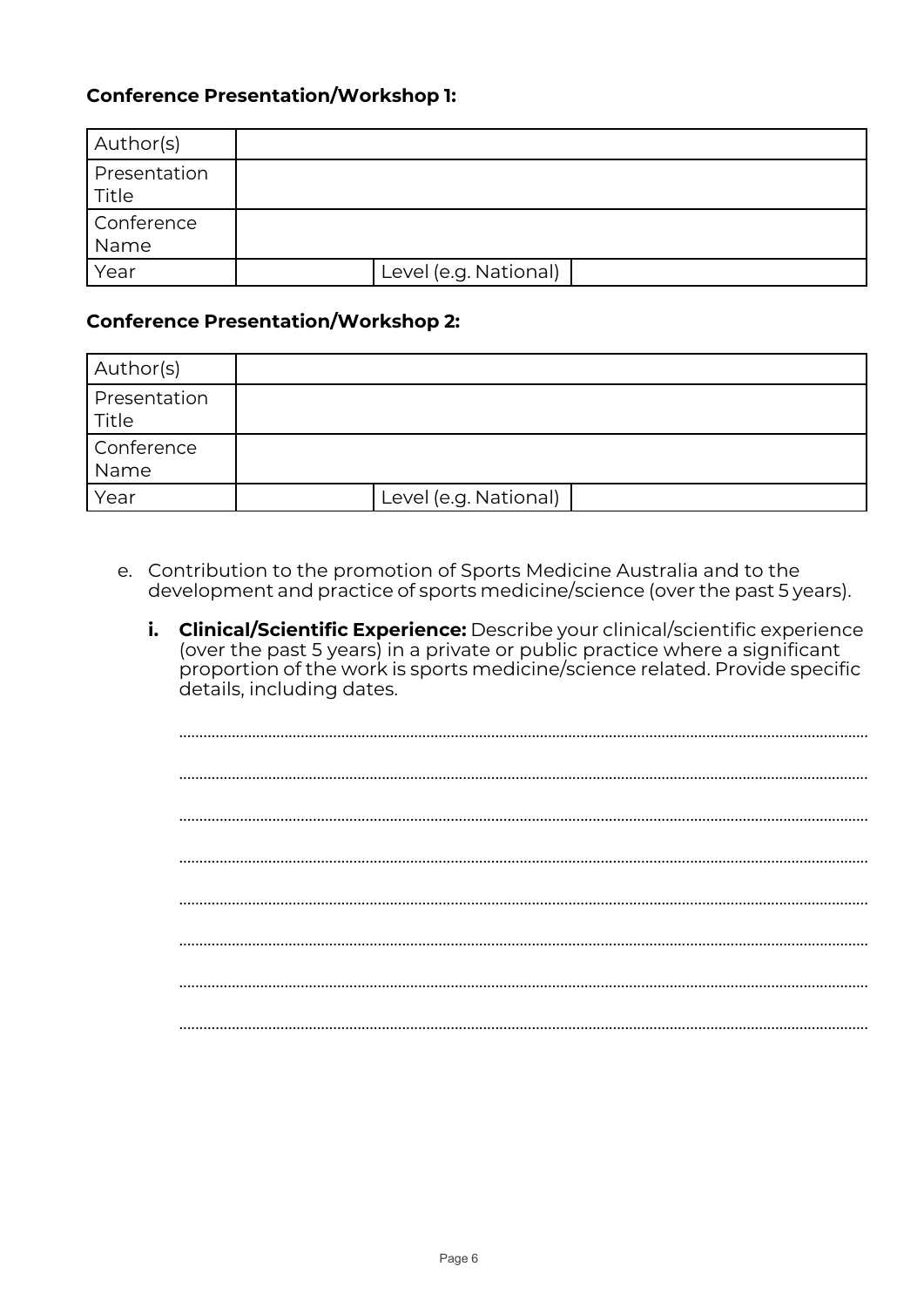ii. **Governance/Administration:** Describe your involvement in governance and/or administration of Sports Medicine Australia at either State or<br>National level over the past 5 years. Provide specific details, including<br>dates. (NOTE: Only include governance/administration directly related to SMA).

| iii. Education: Describe your involvement, over the past 5 years, in organizing<br>conferences, workshops and/or presenting lectures on behalf of Sports<br>Medicine Australia or development of educational material on behalf<br>of SMA. Provide specific details, including dates. (NOTE: Only include<br>educational activities that are directly related to SMA). |
|------------------------------------------------------------------------------------------------------------------------------------------------------------------------------------------------------------------------------------------------------------------------------------------------------------------------------------------------------------------------|
|                                                                                                                                                                                                                                                                                                                                                                        |
|                                                                                                                                                                                                                                                                                                                                                                        |
|                                                                                                                                                                                                                                                                                                                                                                        |
|                                                                                                                                                                                                                                                                                                                                                                        |
|                                                                                                                                                                                                                                                                                                                                                                        |
|                                                                                                                                                                                                                                                                                                                                                                        |
|                                                                                                                                                                                                                                                                                                                                                                        |
|                                                                                                                                                                                                                                                                                                                                                                        |
|                                                                                                                                                                                                                                                                                                                                                                        |
|                                                                                                                                                                                                                                                                                                                                                                        |
|                                                                                                                                                                                                                                                                                                                                                                        |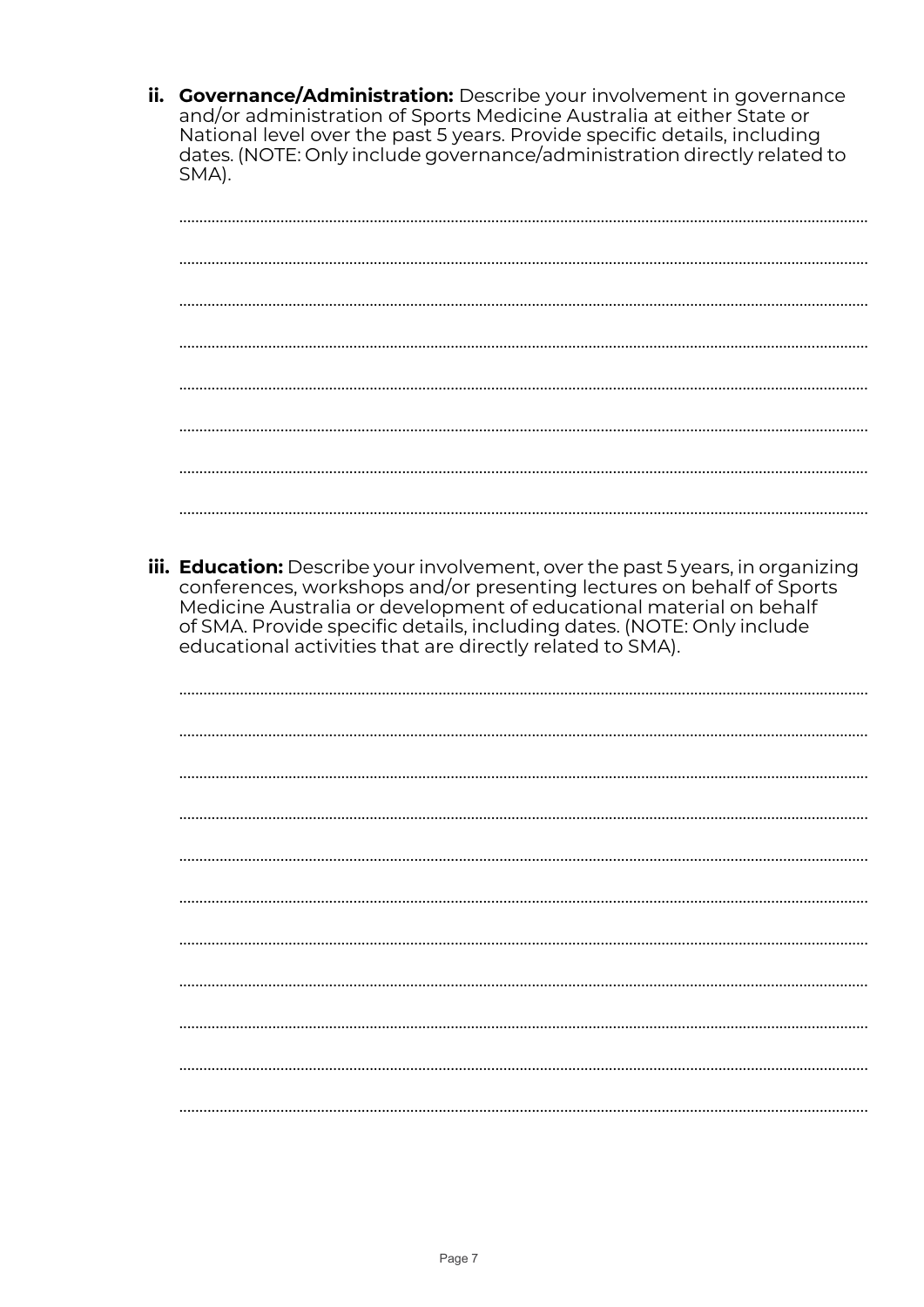iv. Other: Describe any other relevant positions or experience you have had over the past 5 years such as Editor or significant contributor to SMA publications, service on SMA State/National conference committees; or the development of policy, guidelines and/or other relevant material on behalf<br>of SMA. Provide specific details, including dates.(NOTE: Only include other<br>information that is directly related to SMA).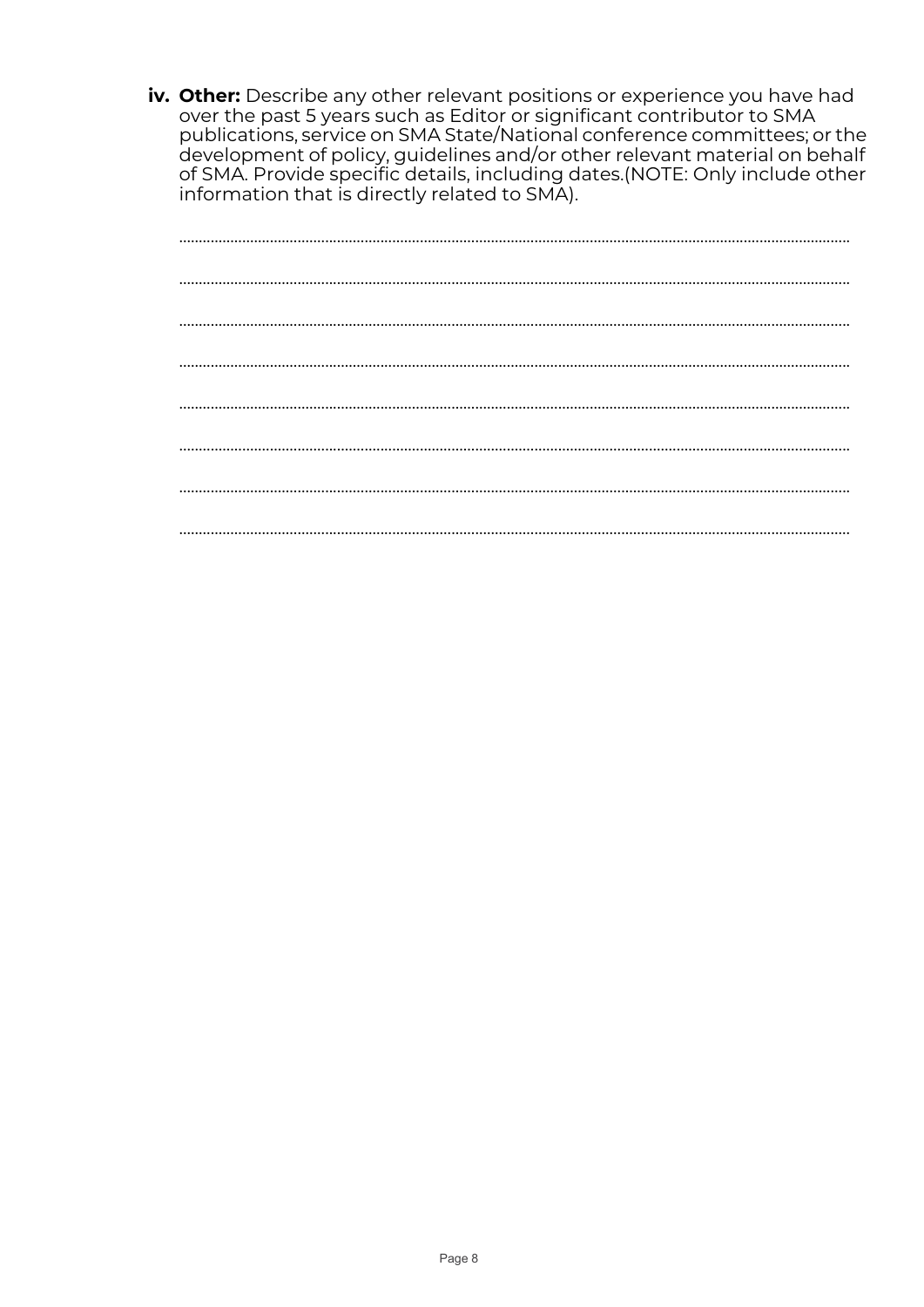## *Checklist*

- Please make sure that you complete the check list carefully.
- Nominators and seconders should sight the completed check list.
- Incomplete applications will be rejected.

| <b>Required Item</b>                                                                                                                                                 | Completed $\Box$ |
|----------------------------------------------------------------------------------------------------------------------------------------------------------------------|------------------|
| 1. Tertiary qualification relevant to profession/<br>professional qualification(s)<br>· Section 1 table completed<br>Transcripts or certificate copies attached      |                  |
| 2. (a) Minimum seven (7) years of SMA membership<br>• Years of membership detailed in table                                                                          |                  |
| 2. (b) Nominator and seconder<br>Nominator and seconder signed forms OR<br>have sent email confirmation to CEO                                                       |                  |
| 2. (c) Attendance at SMA conferences<br>Attendance at conferences detailed in table                                                                                  |                  |
| 2. (d) Publication or Presentations<br>Full details of publications OR presentations<br>provided in table                                                            |                  |
| 2. (e) Contribution to SMA<br>$\cdot$ Sections (i), (ii), (iii) and/or (iv) completed<br>Sufficient detail has been included to satisfy<br>Censors of service to SMA |                  |